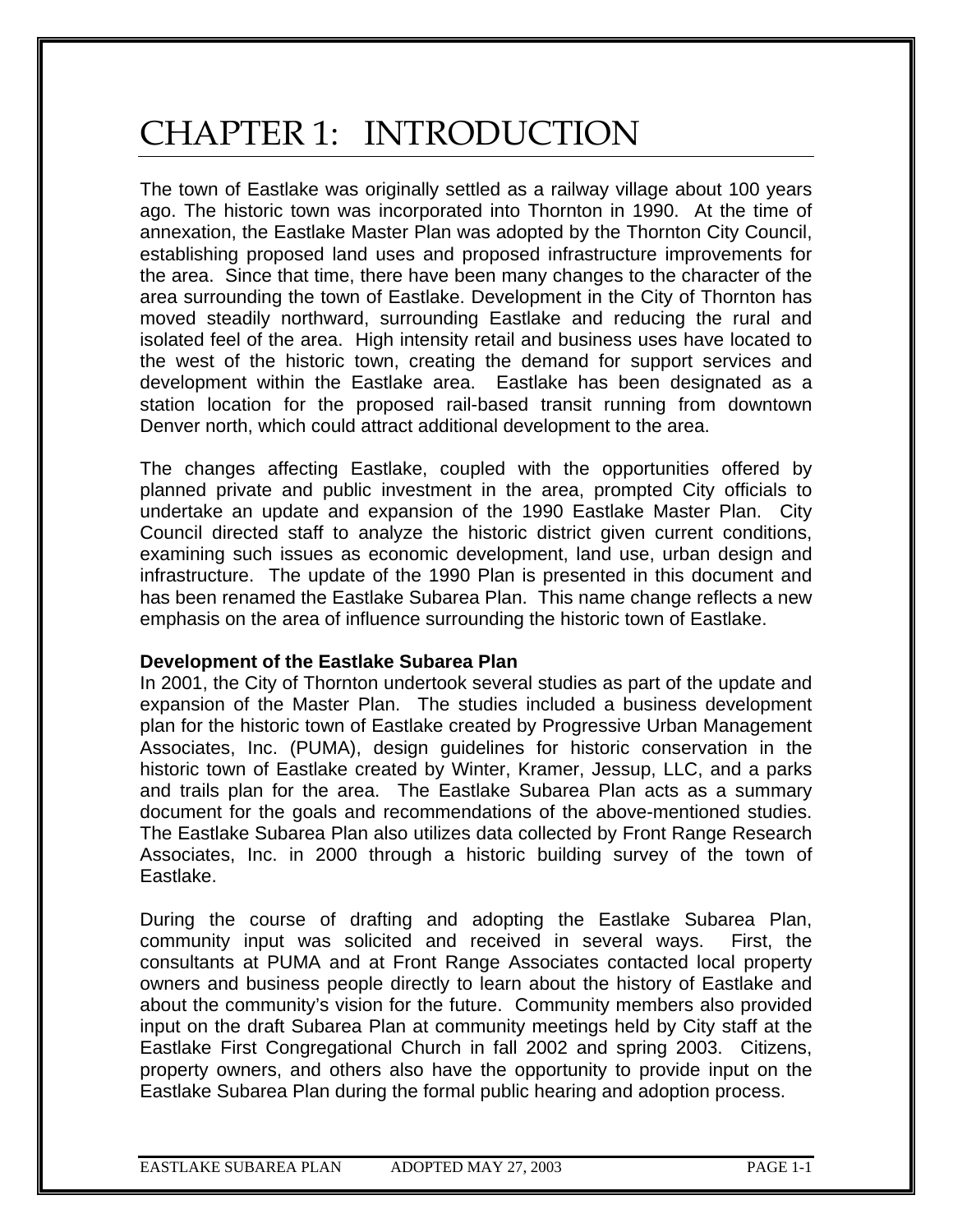## **Area and Scope of the Subarea Plan**

The 1990 Eastlake Master Plan was limited to the historic town of Eastlake. In this updated document - the Eastlake Subarea Plan - the study area has been expanded to include an area of influence surrounding the town of Eastlake. (See *Exhibit 1.1: Vicinity Map* for location of the town of Eastlake and the Eastlake planning area within the City of Thornton.) The **Eastlake Subarea** is bounded by 122<sup>nd</sup> Avenue to the south, 128<sup>th</sup> Avenue to the north, Lafayette Street to the west and Steele Street to the east. The Eastlake Subarea includes the historic town of Eastlake, residential development surrounding historic Eastlake, the three Eastlake Reservoirs, the Adams Twelve Five Star Schools administration building and the vacant area south of the Adams Twelve buildings surrounding the future light rail stop. (See *Exhibit 1.2: Eastlake Subarea*.)

Goals and recommendations of the Eastlake Subarea Plan refer to the historic town of Eastlake and to the Eastlake Neighborhood. While both are located within the Eastlake Subarea, the terms refer to specific and definable areas within the Subarea. The **historic town of Eastlake** is original Eastlake, including the 1911 Eastlake subdivision plat and the area annexed by the City in 1990. The **Eastlake Neighborhood** includes the town of Eastlake and the currently vacant land located west of the town, across the Union Pacific Rail Road tracks. (Both areas are depicted in *Exhibit 1.3: Eastlake Neighborhood and Historic Town.* The historic town of Eastlake is depicted in yellow on this map.)

### **Subarea Plan Goals**

The goals of the Eastlake Subarea Plan are twofold, targeting both a short-term and a long-term planning horizon. Implementation of the short-term goals is underway, focusing on the immediate future to conserve and enhance Eastlake's character as change takes place over time in the area.

The **short-term goals** of the Eastlake Subarea Plan are:

- **1-A:** To develop a strategy to preserve and enhance the historic character of the Eastlake Subarea and to discourage development that does not match this character;
- **1-B:** To enhance the vitality and community identity of the Eastlake Subarea, while retaining the small town feel of the town of Eastlake;
- **1-C:** To upgrade the level of service (i.e. infrastructure, parks, trails) in the Eastlake Subarea to attract visitors, residents and businesses to the area;

Long-term goals of the Eastlake Subarea Plan focus on the era when additional public and private investment has occurred in the area. When and if a transit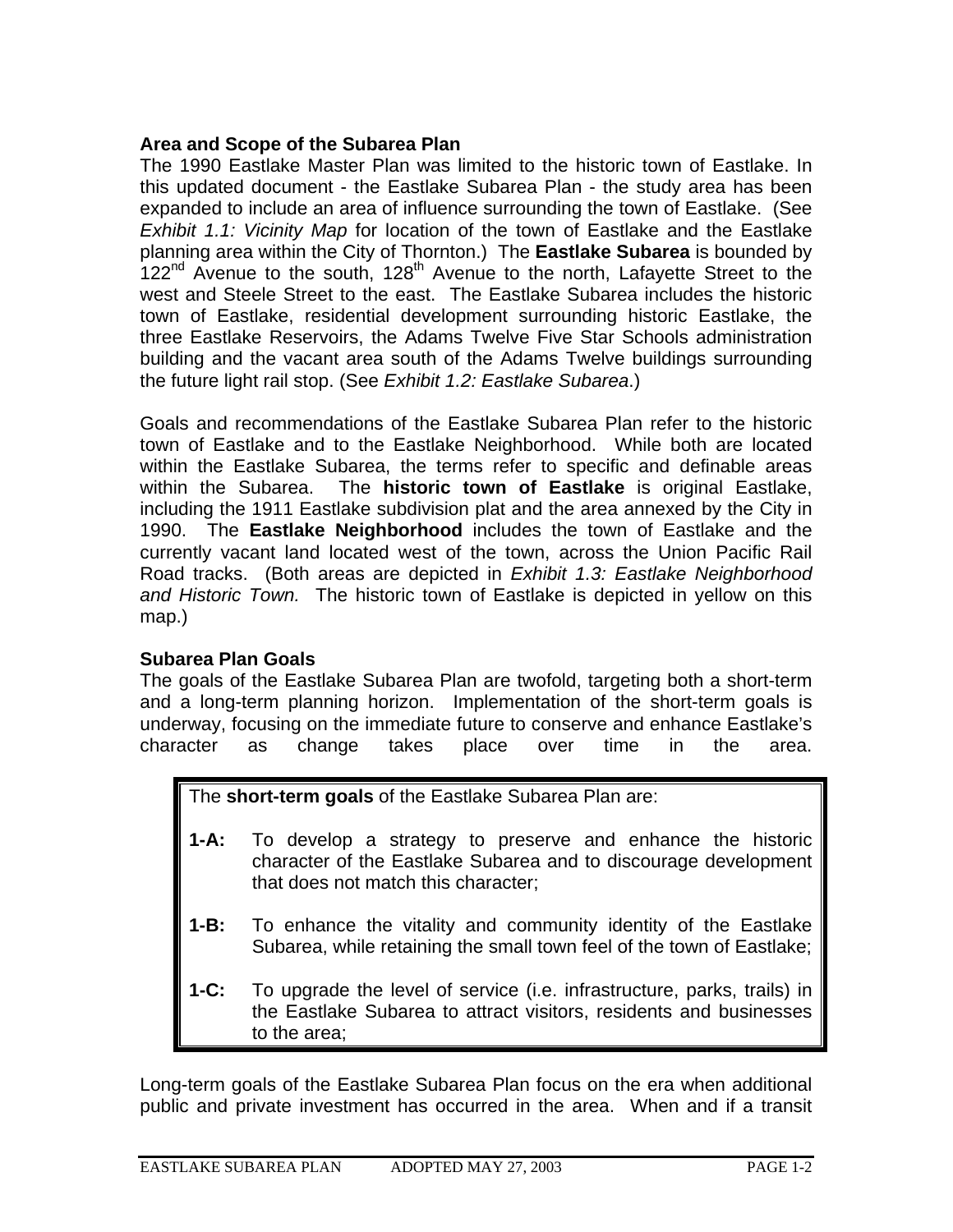stop is established in the historic town of Eastlake, additional development demands will be made on the Eastlake Subarea. This Plan seeks to guide that influx of development to protect and enhance the unique character of Eastlake.

The **long-term goals** of the Eastlake Subarea Plan are:

- **1-D:** To develop the rail-based transit station or transit hub in a way that respects the cultural heritage of Eastlake.
- **1-E:** To revitalize the commercial district of the historic town of Eastlake and to formulate a business plan to direct the character and the redevelopment of the area.
- **1-F:** To provide a transition between the existing residential area and business park to the west.

Through implementation of the goals and recommendations of the Eastlake Subarea Plan, the town of Eastlake and the surrounding area can remain a community asset offering shopping, employment, transit, recreation and a range of housing options. The type of development and redevelopment encouraged by the Subarea Plan will contribute to an atmosphere that celebrates the small-town, agricultural and railroad history of the area.

# **Organization of Subarea Plan**

The Eastlake Subarea Plan is organized into five sections, containing related chapters with topical goals and recommendations. The Plan starts with Section One: Background**,** which includes an overview of the Plan (this chapter), followed by a discussion of the history of the Eastlake Subarea. Section Two covers issues facing the entire Eastlake Subarea, including transportation and parks, trails and open space. Section Three focuses only on the Eastlake Neighborhood, including chapters on land use, historic conservation and economic development. The unique character of the Eastlake Neighborhood creates different needs in terms of land use, historic conservation and urban design. Therefore, it was not considered necessary to include the balance of the subarea when discussing these topics.

The Eastlake Subarea Plan ends with Section Four: Implementation, which is an outline of how the goals of the Subarea Plan will potentially become a reality. Section Five of the Eastlake Subarea Plan contains the appendices that provide additional background information on the Plan.

Each chapter of the Eastlake Subarea Plan starts with topical goals that relate back to the overall goals of the Subarea Plan. Accomplishments of the Eastlake Master Plan and Existing Conditions are discussed next to provide an update on the status of the area. Each chapter concludes with a list of topical policies and recommendations.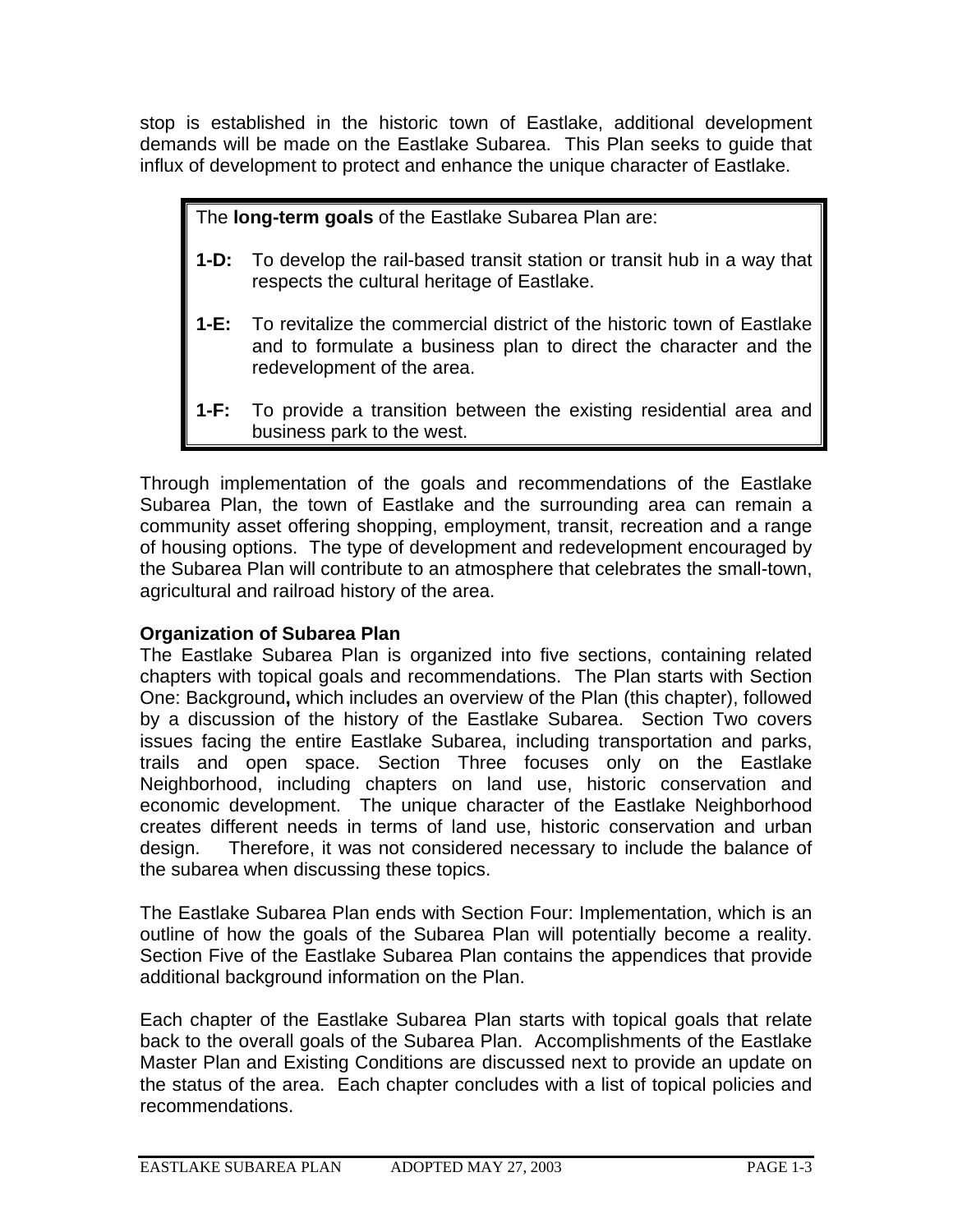

City of Thornton

Eastlake Vicinity Exhibit 1.1

Eastlake Subarea Plan 2003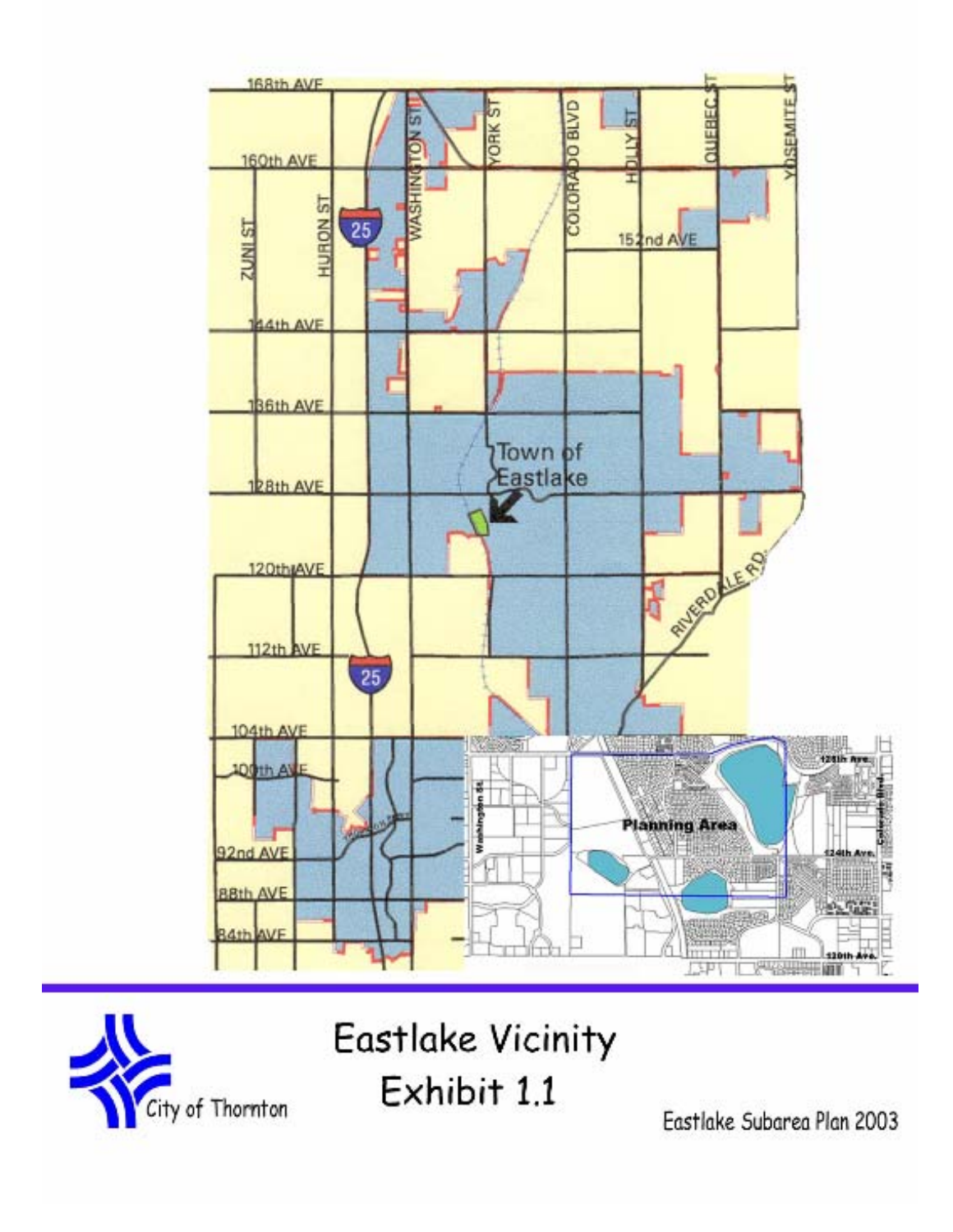



Eastlake Subarea Exhibit 1.2

Eastlake Subarea Plan 2003